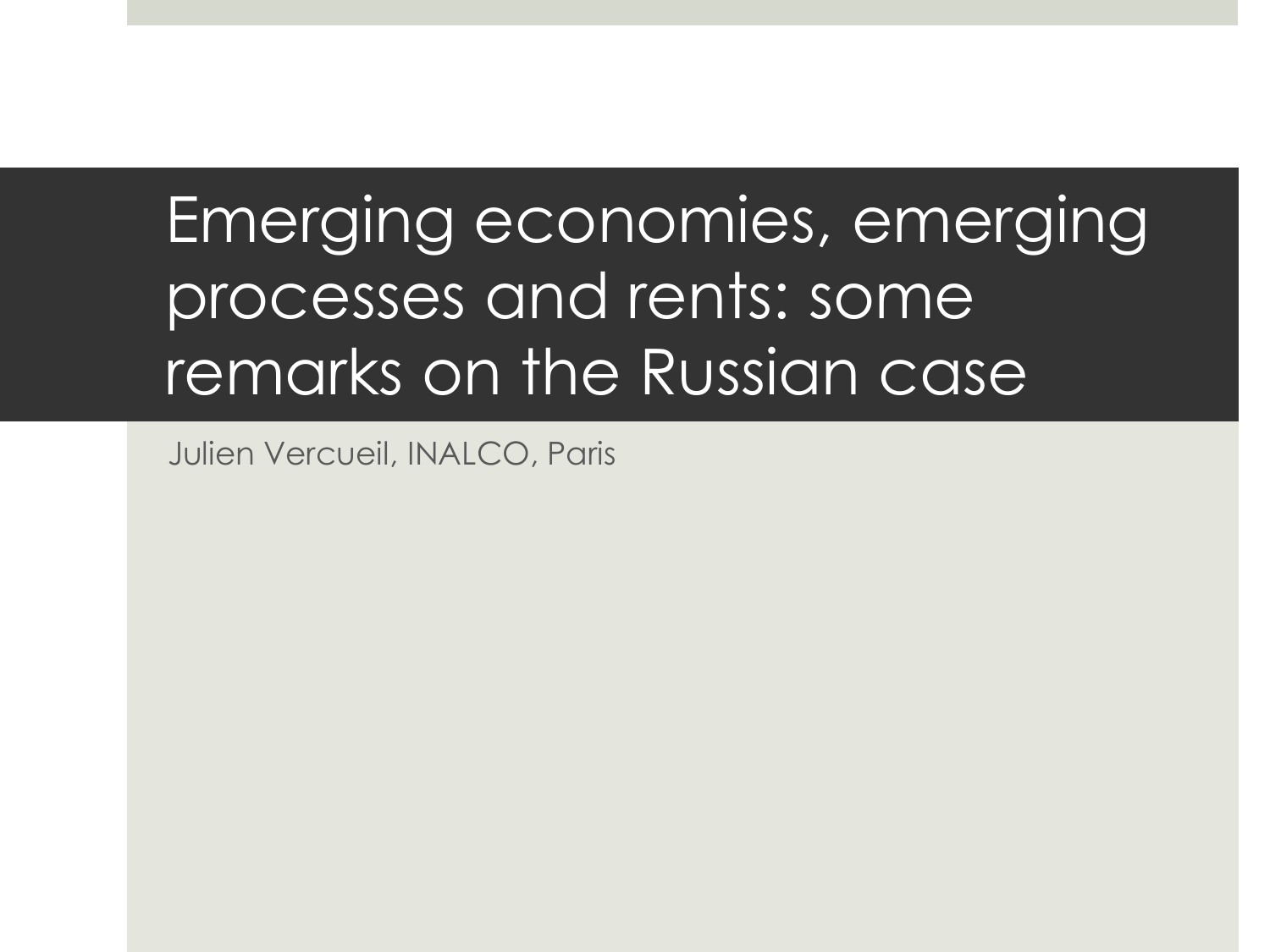# Why Russia? The double paradox

**Russia, a paradoxical emerging country** 

 Three decades of Growth: Russia's record compared **BRICS: GDP Growth compared, 1992-2016**



Source : IMF WEO Database, 2017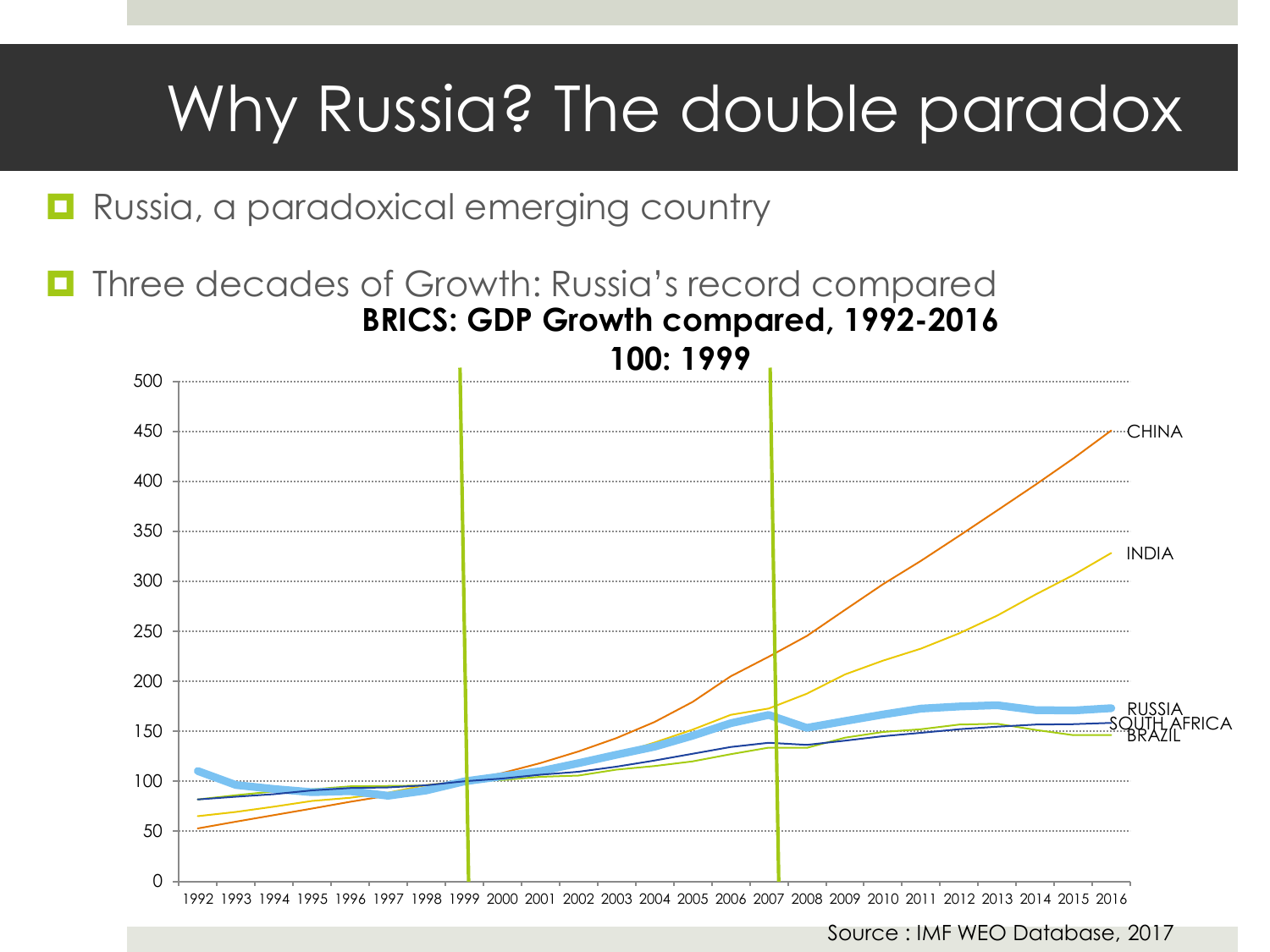#### Characterizing emerging economies

- **Fi** From a list of markets to a list of criteria (Vercueil, 2010:2015)
- Criterion 1. Intermediate income (10-75 % of EU's PPP per capita GNI)
- Criterion 2. Economic catching up (during a sufficient period of time)
- Criterion 3. Institutional change (especially regarding external economic activities)
- $\Box$  => Growth potential (pursuit of the catching up process)
- $\Box$  The list of emerging economies depends on the limits set for each criterion – but only marginally
- **Example 20 Emerging processes must be distinguished from developing** processes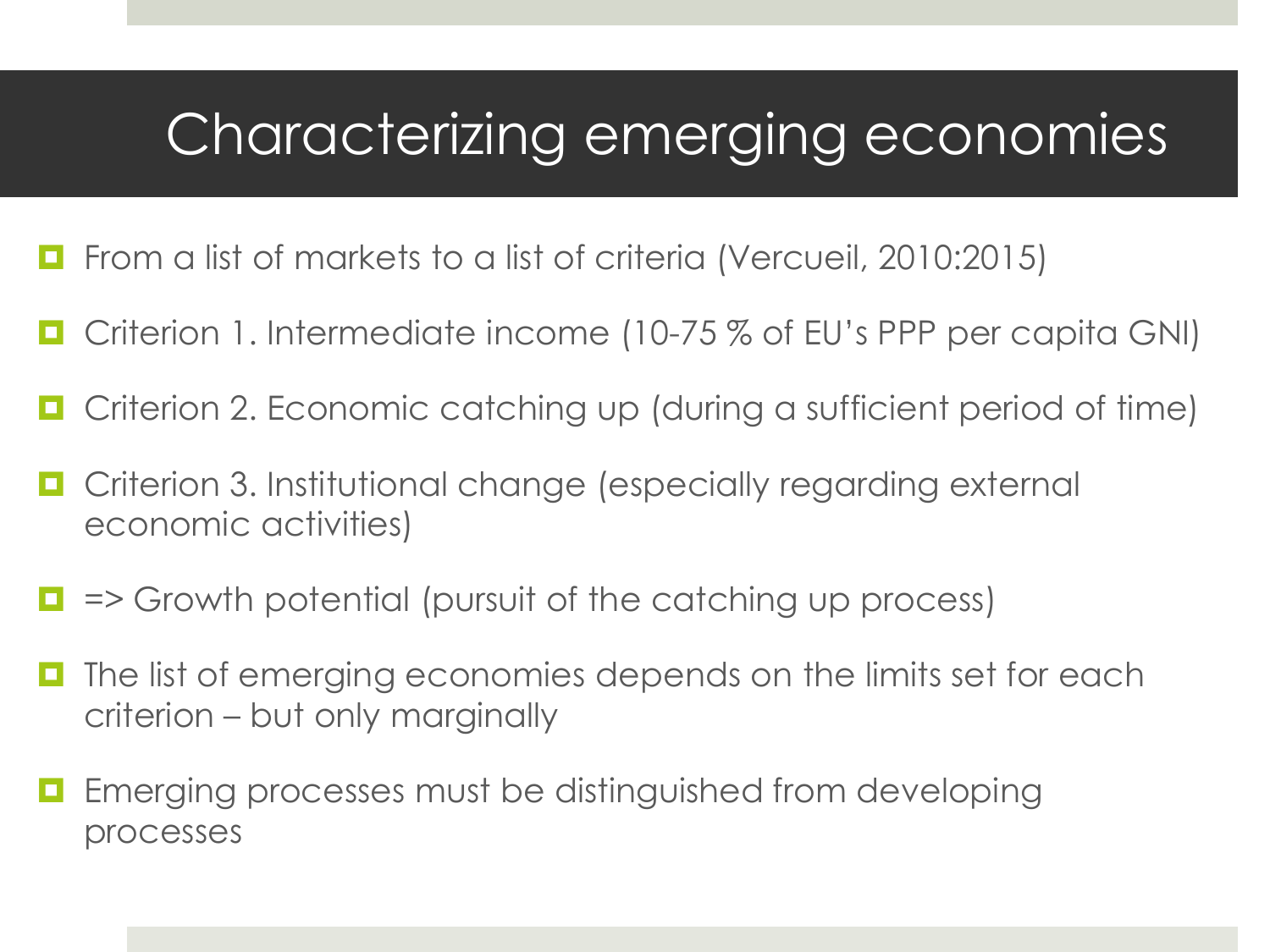# Productivity growth and institutional changes

- D Dani Rodrik, Joseph Stiglitz and others (Serra and Stiglitz, 2008): debates about policies and institutional changes in developing and emerging countries. But emphasis on institutions.
- **Part** Productivity growth and institutional changes: no « one best way », but several economic trajectories (« growth models »).
- $\Box$  In these trajectories, co-evolution and reciprocal influences between institutions, policies and economic outcomes drive development and emerging processes - and sometimes end up with institutional lock-in.
- Question n°1: where does productivity growth come from?
- Question n°2: whom are productivity gains chanelled to?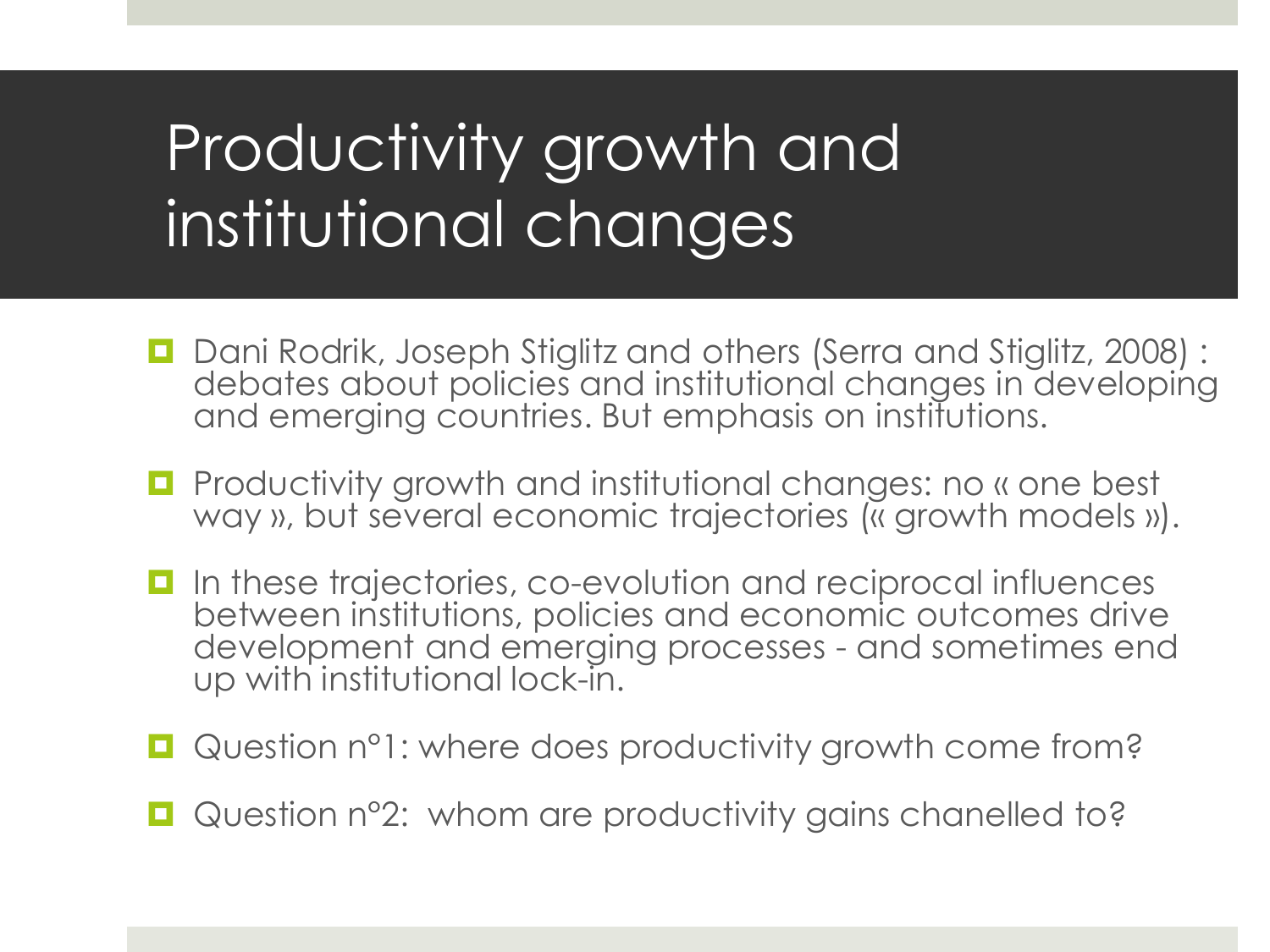# A framework for analysis

**des institutions et des politiques**

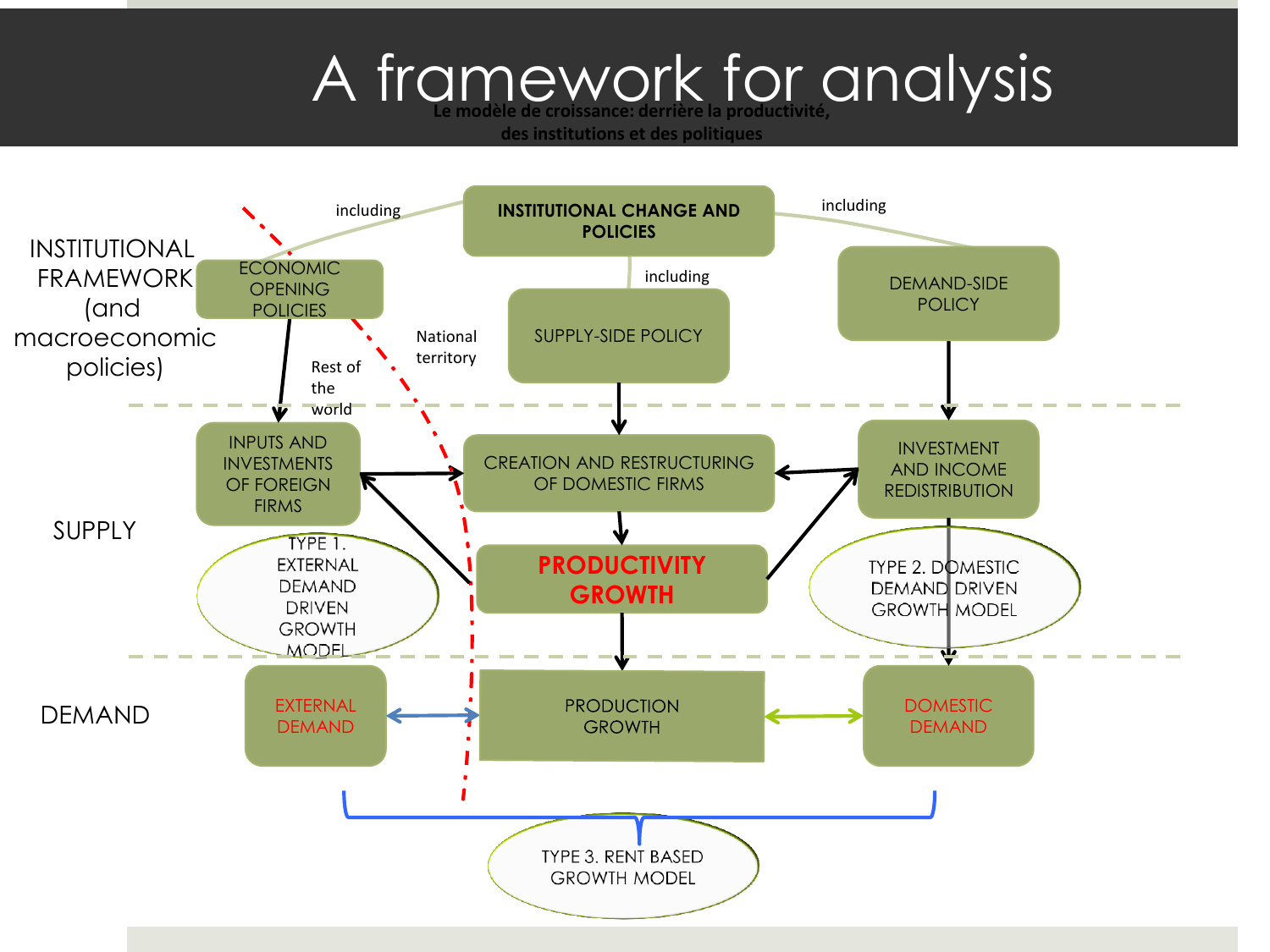#### Oil prices and Russian economic growth, 1992-2016

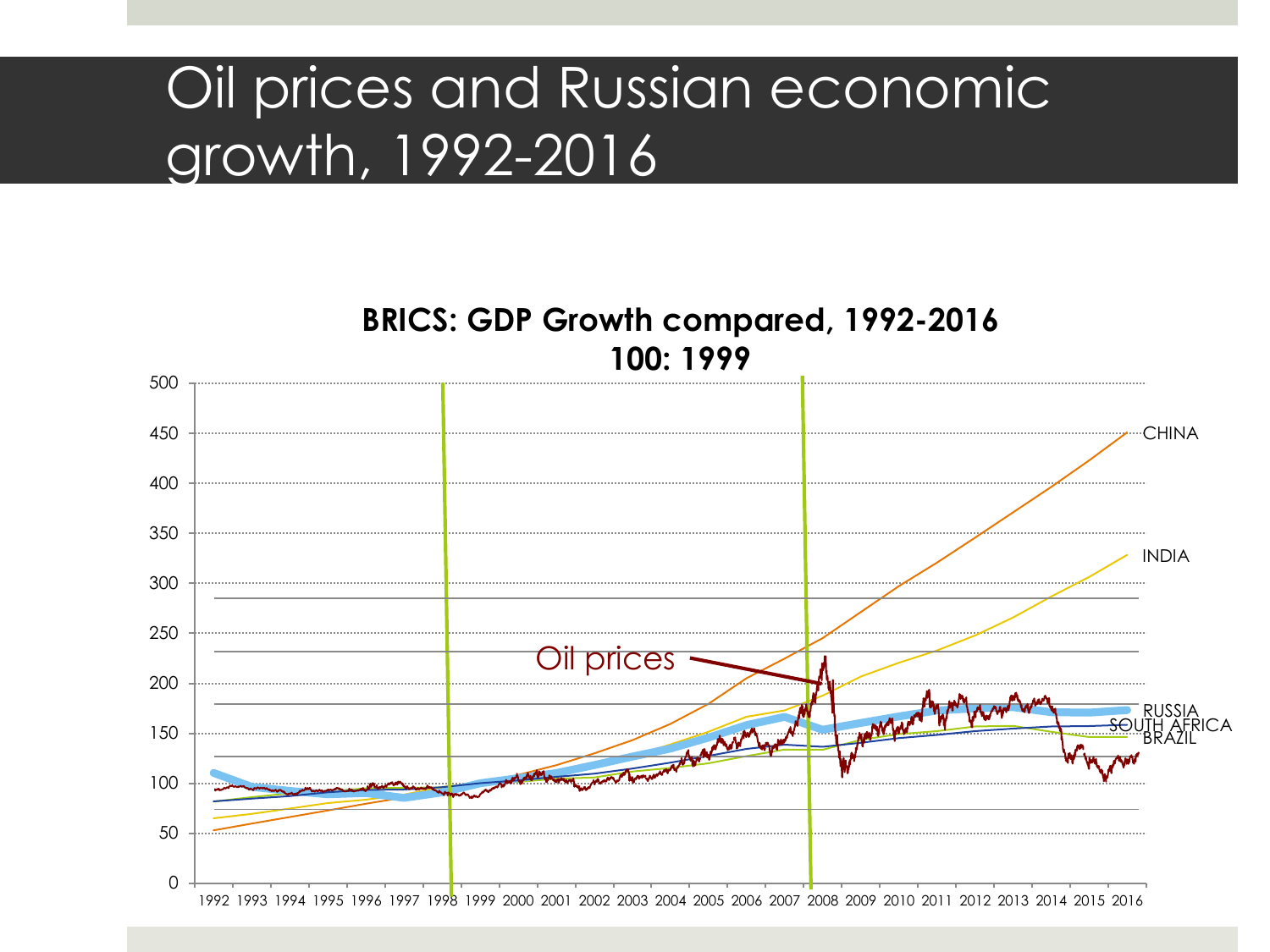Macroeconomic impacts of oil prices within a rent based growth model: the case of Russia

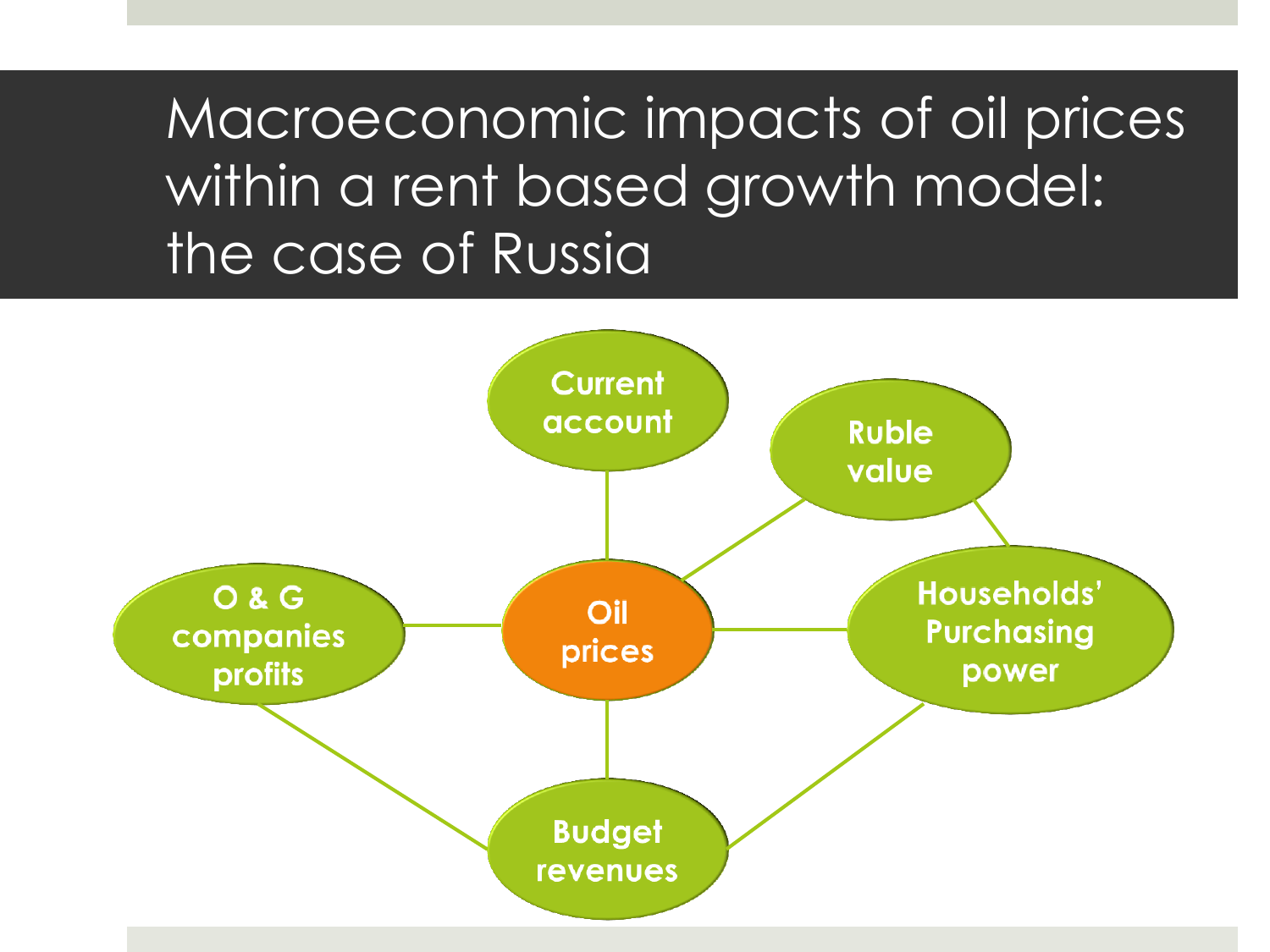## From the Dutch Disease to the Rent based Disease

- The « Dutch Disease model »: a model without institutions
- **O** Sources of productivity growth in Russia (Kudrin and Gurvitch, 2014)



Source : Total Economy Database 2017, author's elaboration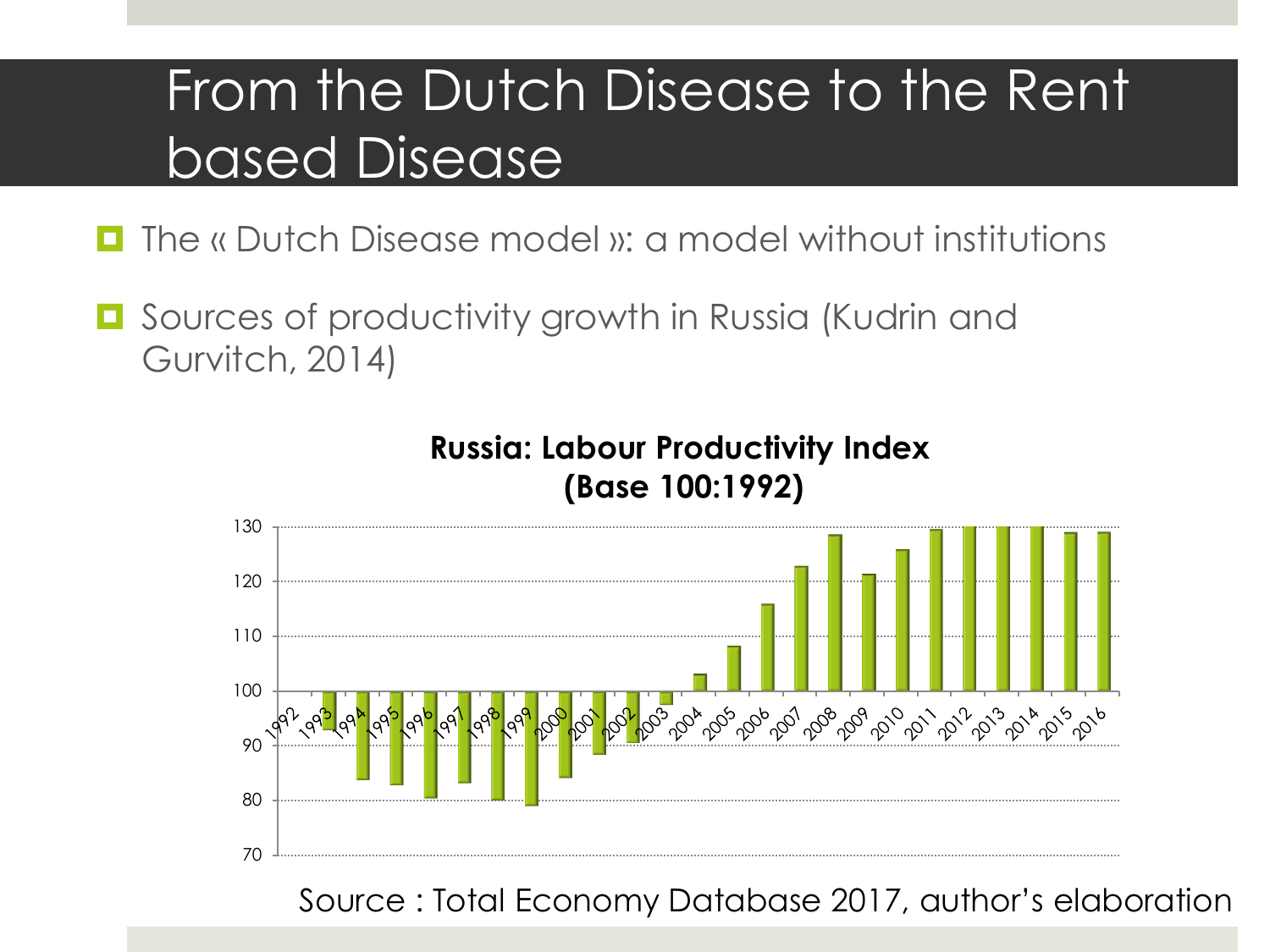## From the Dutch Disease to the Rent based Disease (continued)

**The role of State in redistributing productivity gains (World** Bank, 2016):

Figure 39: Share of total income coming from the government budget was important for all, and has increased in significance for the better-off population over time

Share of public programs in total income by decile (percent)



Source: World Bank calculations based on RLMS-HSE data for 2008-2014.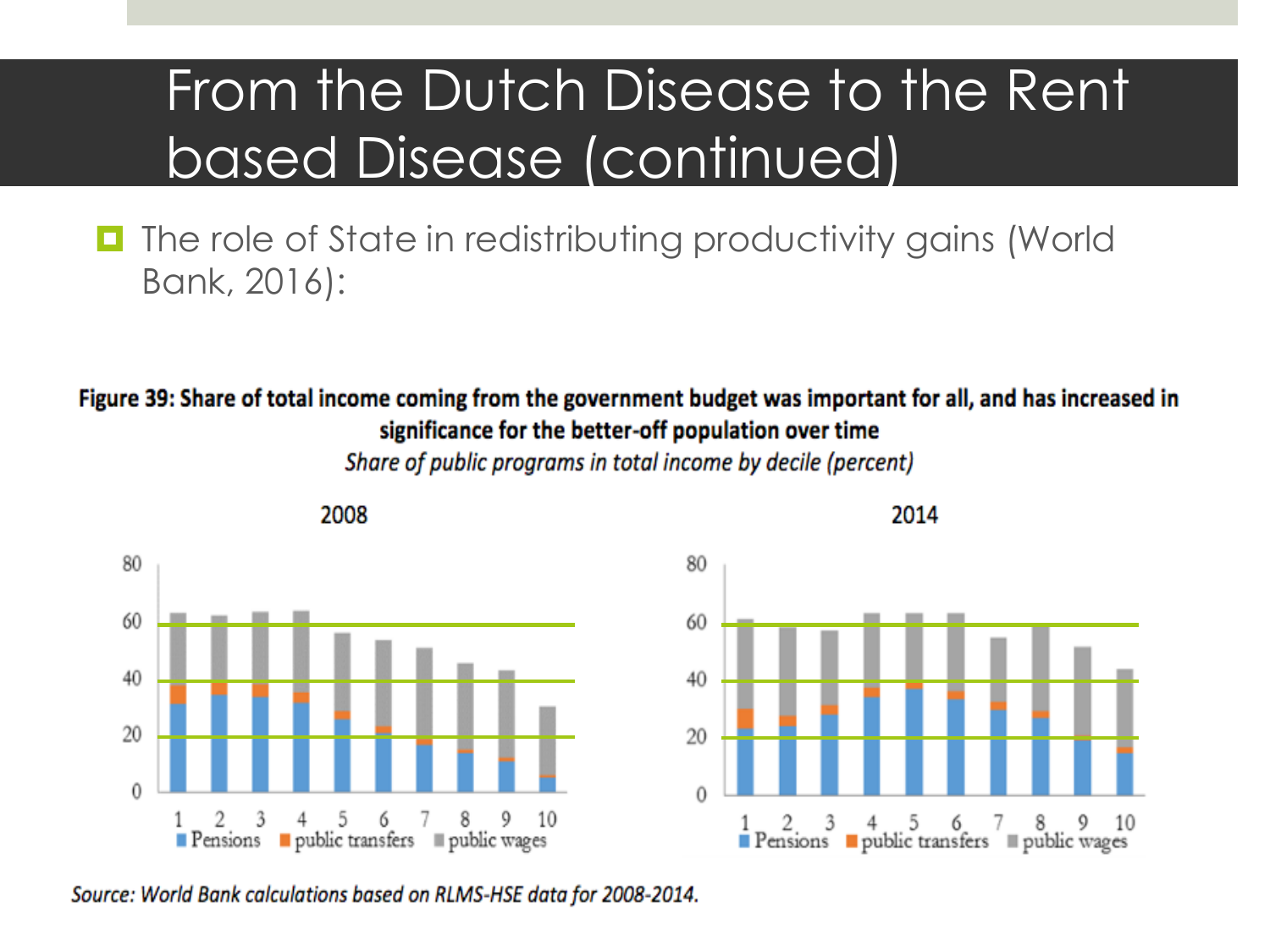## From the Dutch Disease to the Rent based Disease (concluded)

**Rent-based growth model and institutional lock-in in Russia**